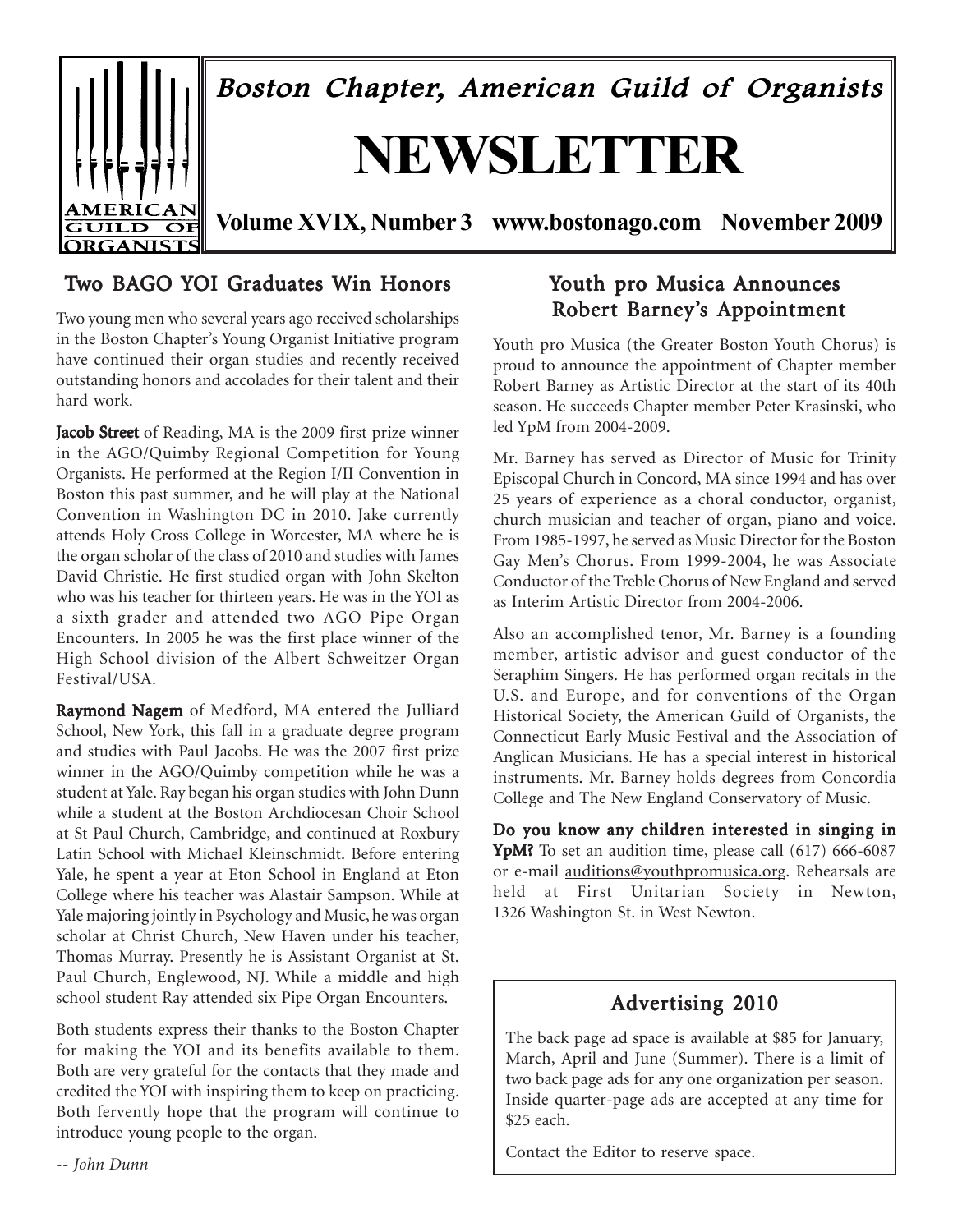# Dean's Message: You and Your Chapter

See that list of names, phone numbers, and e-mail addresses to the right?

The people listed there are Boston AGO chapter members, just like you. But you also see that they have stepped forward to be officers of the Chapter, some elected and some appointed. As with most of us, I dare say, these volunteers are busy people, with church jobs, "day" jobs, teaching, performing groups, and other activities. Yet, when asked, they made the commitment to devote time to the work and activities of their Chapter. For most, the time commitment is not great; for a few, frankly, it is. But they do it willingly because they want to make sure the BAGO is a vital, active presence for its members and for the world of organ music in our local communities.

Why do I bring this up? Because this year is a crucial one when it comes to our Chapter elections next spring. With the resignation of the SubDean last spring, after only one year in her two-year term, we are operating this year with a SubDean *pro tem*. What this means for the election, which moves us considerably away from our traditional practice, is that we will be seeking nominees for both SubDean and Dean. (Our usual practice is that the SubDean, following a two-year term, succeeds to the dean-ship.)

According to the BAGO operating procedures, the Dean and the SubDean can serve only one two-year term and cannot be re-elected to a consecutive term. (This does not preclude a former SubDean or Dean serving another nonconsecutive term!) Which means, I need replacing, as well as our SubDean *pro tem*. Other officer positions will also need nominees, especially for the executive committee.

So, here is where *YOU* come in. If you have even the slightest interest in being nominated for an office, or becoming involved with a committee, *Speak Up*! Contact me or another officer whom you know, or contact any of us even if you don't know who we are, and we will be pleased to fill you in and answer any questions. And if the Chapter nominating committee calls you, please consider responding with a resounding "Yes!". We will reply with a resounding "Thank you!", for the BAGO is only as good as the members who do its work.

*-- Lee Ridgway, Dean*

# **Executive Committee Meetings**

7-9 pm, Church of the Advent, 30 Brimmer St, Boston. Charles MBTA

Tues Nov 10 Mon Jan 11 Tues Mar 9 Mon June 6

Executive committee meetings are open to all Chapter members.

Newsletter of the Boston Chapter, American Guild of Organists Published 10 times a year, September-June.

> Mailed at standard mail rates from Boston MA. Boston Chapter/AGO c/o Timothy Hughes, Membership 247 Washington St #24, Winchester MA 01890. Copyright © 2009, Boston Chapter, American Guild of Organists

# *Boston Chapter, AGO Officers 2009-2010*

| Dean<br>ridgway@mit.edu                                       | Lee Ridgway<br>$617 - 436 - 1193$      |
|---------------------------------------------------------------|----------------------------------------|
| SubDean pro tem<br>laurence.carson2@verizon.net 617-451-0822  | Laurence Carson                        |
| Treasurer<br>$k$ bhartung@aol.com                             | Kirk Hartung<br>508-820-3440           |
| <b>Assistant Treasurer</b><br>$\text{cthigbe}(a)$ aol.com     | Charlene Higbe<br>617-497-0610         |
| <b>Broadcasts</b><br>cmsteinmetz@verizon.net                  | Martin Steinmetz<br>781-235-9472       |
| Chaplain                                                      | The Rev. David Hefling<br>617-472-0737 |
| Competitions<br>dgb137@mac.com                                | David Baker<br>617-367-4260            |
| Examinations<br>glenngoda1545@aol.com                         | Glenn Goda<br>617-442-7079             |
| Library<br>joseph.dyer@umb.edu                                | Joseph Dyer<br>617-527-6403            |
| Membership Secretary<br>thughes $56$ @comcast.net             | Timothy Hughes<br>781-369-1905         |
| Membership Committee<br>$ilgreen(\omega$ green-associates.com | Judy Green<br>617-482-3044             |
| Newsletter<br>swist@comcast.net                               | Jim Swist<br>781-643-9733              |
| Organ Advisory<br>smhill42ne@earthlink.net                    | Richard Hill<br>508-238-6081           |
| Placement<br>janet.hunt@sjs.edu                               | Janet Hunt<br>617-746-5433             |
| Professional Development                                      | <b>TBA</b>                             |
| Recording Secretary<br>ikmniohn@aol.com                       | Kirsten Johnson<br>978-443-3472        |
| Registrar<br>dan.mckinley@christchurchhw.org                  | Dan McKinley<br>978-412-8174           |
| <b>SPAC</b><br>emsteinmetz@verizon.net                        | Martin Steinmetz<br>781-235-9472       |
| <b>Substitutes</b><br>jtlawton@mac.com                        | Joshua T. Lawton<br>617-926-1042       |
| YOI<br>cymswillie@comcast.net                                 | Mary Sue Willie                        |
| sbudwey@hotmail.com                                           | Stephanie Budwey                       |
| Auditors<br>emsteinmetz@verizon.net                           | Martin Steinmetz<br>781-235-9742       |
| csmith@groton.org                                             | Craig Smith<br>781-740-4541            |
| Region I Councillor<br>elg@bradygrossman.com                  | E. Lary Grossman<br>$413 - 247 - 9426$ |
| District Convener<br>rbrownel@capecod.net                     | Robert Browne<br>508-432-7328          |
| Webmaster<br>marknelson@cbfisk.com                            | Mark Nelson<br>978-283-1909            |
|                                                               |                                        |

#### *Executive Committee*

*Judy Green, Michael Smith, Mary Beekman, Mark Dwyer, Glenn Goda, Mark Nelson, Laura Jensen, Craig Benner Kathleen Adams, R. Harrison Kelton Christian Lane, Nadia Stevens*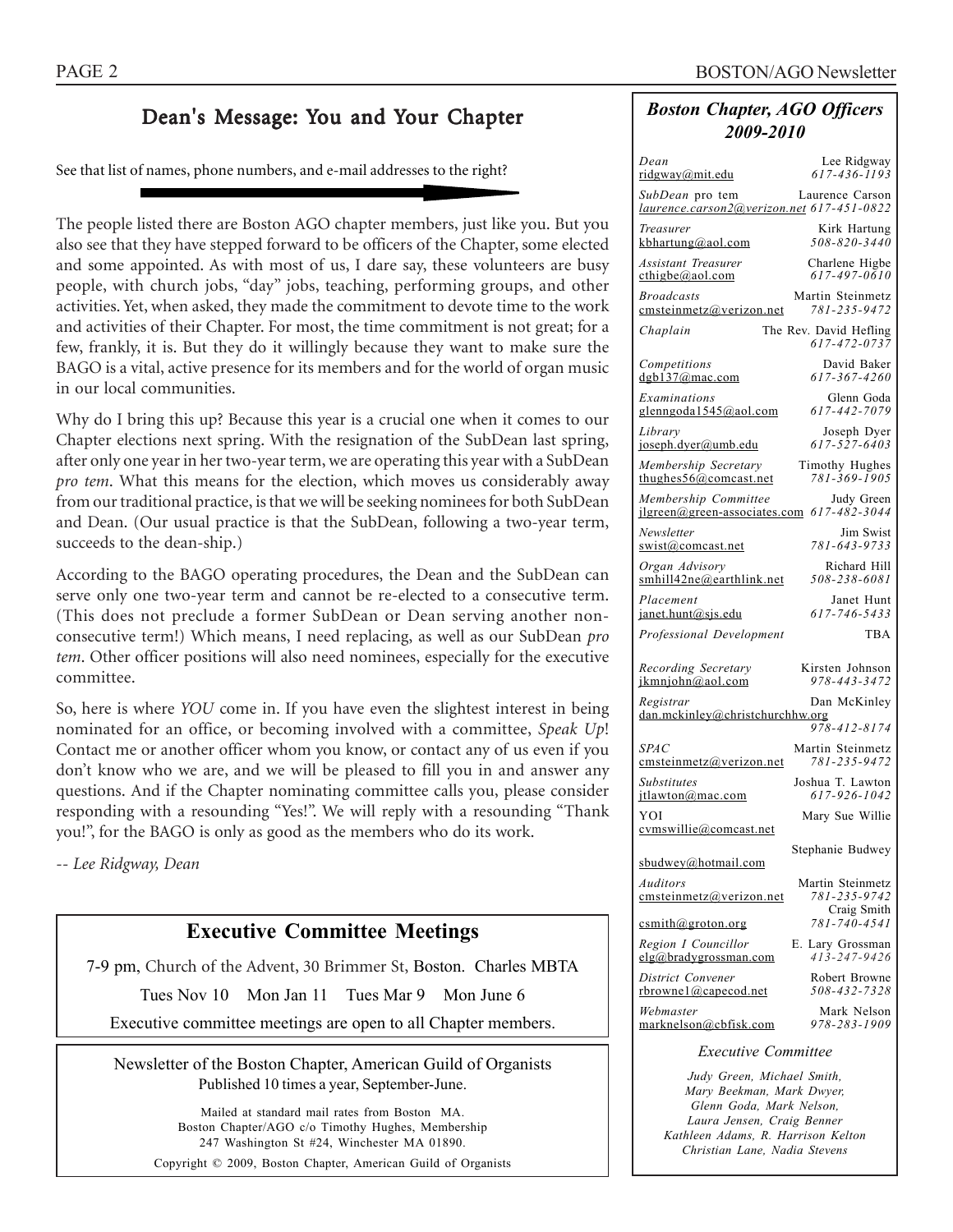# Starting a New Year

When does your New Year begin? Would that be a calendar year, liturgical year, or fiscal year? There are any number of cyclical years that may be important to you. If you are employed in a church or synagogue, has it occurred to you to think of a New Year in your life as a musician? There is no better time than NOW to make some resolutions that can keep you focused and moving forward through the coming year.

Do you have a contract or letter of agreement? Do you meet regularly with your supervisor and/or other staff members for feedback and planning? Are you scheduled for an annual review? Does it include a look at the job expectations as well as a salary discussion?

If you cannot answer "yes" to any or all of these questions, you should seriously consider making a New Year's resolution to address that particular issue with your employer without delay. It is a sign of health for musicians as well as religious institutions to establish these basic connections that open lines of communication and bring new energy to existing relationships.

It's not always easy to follow through on a New Year's resolution. Remember that the Guild exists for education and support of its members, so plan to take advantage of resources available to you at the local, regional, and national level. Your BAGO Professional Development Committee encourages you to enhance your own musical development, and would be delighted to hear from you as you make your New Year's resolutions – starting now!

*--Charlene Higbe, Chair, Professional Development Committee*

# 2010 Children's Choir Festival

The Third Annual Children's Choir Festival of the Southeastern New England Chapter of Choristers Guild will be held on Saturday, March 20, 2010, at Sacred Heart Church in Quincy, Massachusetts.

The festival, designed for children in Grades 3 to 8, will be led by noted author and children's choir specialist Andrea Baxter, Associate Director of Music at Trinity Church, Lansdale, PA. The repertoire for the festival, as well as further information may be found at the chapter website, choristersguild.org/cg\_southeasternnewengland.html

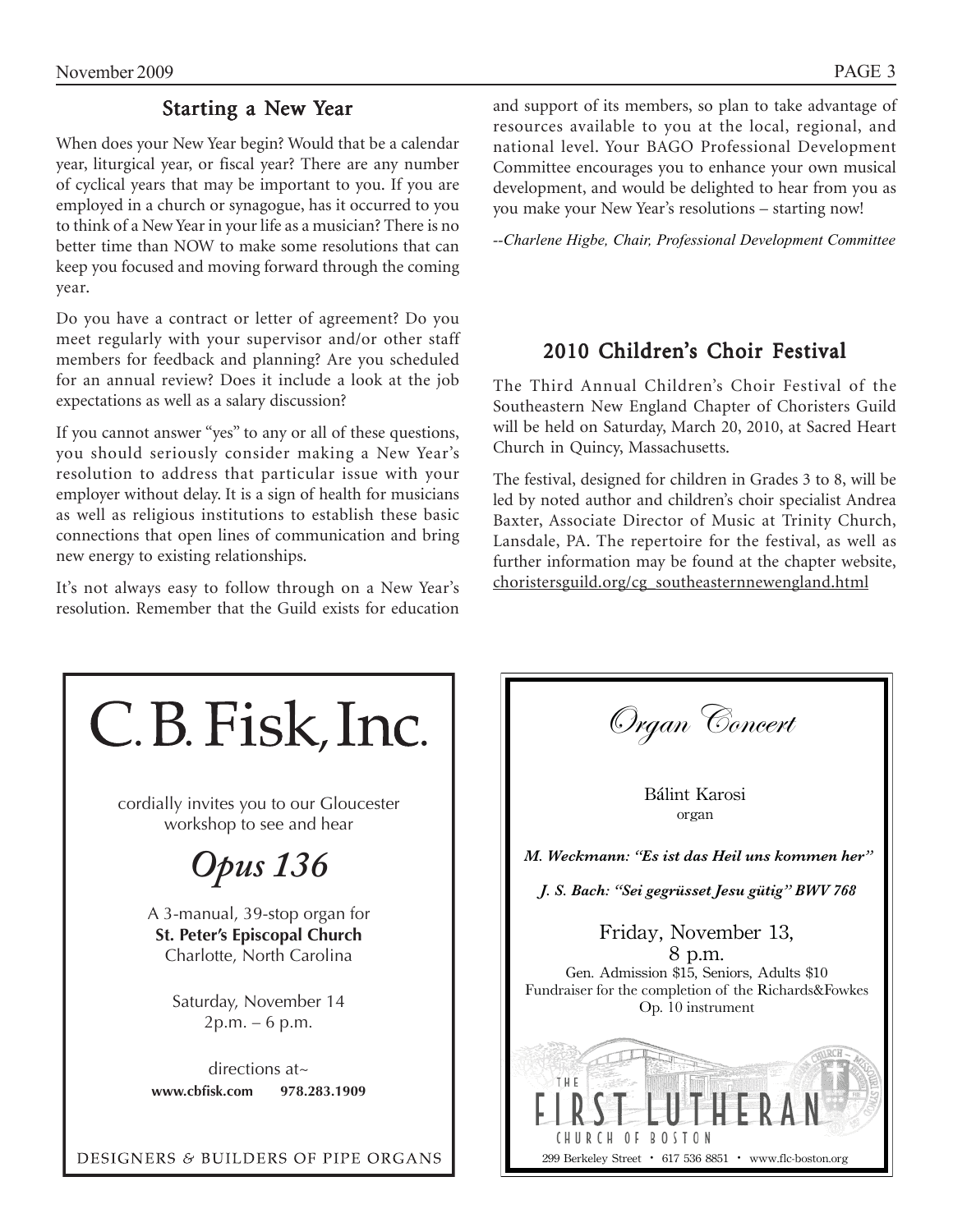# **BOSTON/AGO CONCERT CALENDAR**

### Friday, October 30 7:30 pm

Scott Foppiano, organ, accompanies silent film *Dr Jekyll & Mr. Hyde.* Costume judging at  $7:00$  pm. Merrill Auditorium at City Hall, 389 Congress St, Portland ME. 207-842-0800 \$17/10, <12 free  $20+ -10%$   $\Box$ 

## Sunday, November 1 3:00 pm

Exsultemus: Josquin & His Legacy. First Lutheran Church of Boston. 299 Berkeley St, Boston. 857-998-0219 \$15,25,35 -\$5 sts, srs

#### 4:00 pm

Christ Church Evensong Choir (Forster, *dir/org*): Choral Evensong: Franck, Victoria, Sumsion, Willan, Harris, Langlais. Christ Church, Zero Garden St, Cambridge. 617-876-0200 Donation  $\Box$ 

#### 4:00 pm

MagnificatBoston (Engelhardt/Salvatore, *dir/org*): Choral Evensong for All Saints Day: Quinn, Engelhardt, Stanford. St Anne's Episcopal Church, 8 Kirk St, Lowell MA. 978-744-2796 Donation

#### 4:00 pm

Christian Lane, organ: Recital & Demonstration. United Parish of Upton, Church & Main Sts, Upton MA. 508-529-3192 Free

#### 4:00 pm

Hatsumi Miura, organ: Jimenez, Bach, Saint-Saëns, Bovet, Guilmant. St John's Episcopal Church, 48 Middle St, Gloucester MA. 978-283-1708 \$15/10 | 因

#### 4:00 pm

Schola Cantorum (Jodry, *dir*): Taverner *Small Devotion Mass;* Fayrfax, Sheppard, Byrd. First Church Hancock, 47 Main St, Hancock NH. 401-274-5073 \$20/15/10

#### 5:00 pm

All Saints Day Concert. St Cecilia Choir of All Saints Church with Adult Choristers: Fauré *Requiem* with chamber orchestra, Hoiby, Harris, Mendelssohn,

Brahms, Boulanger. All Saints Church, 10 Irving St, Worcester MA. 508-752-3766 \$25 Preferred  $$12/10$  WooCard discount  $\Box$ 

### Monday, November 2 6:30 pm

Choir of the Church of the Advent (Dwyer & Wood, *org*): All Souls' Requiem: Victoria *Missa pro Defunctis;* Gregorian chant interpolations. Church of the Advent, 30 Brimmer St, Boston. 617-523-2377 x41 Donation **b** 

# Tuesday, November 3 12:15 pm

Lenora McCroskey Master Class. Memorial Church, One Harvard Yard, Cambridge. 617-495-5508 Free

#### 12:15 pm

Sven-Ingvart Mikkelsen, organ: Dowland, Langgaard, other Danish composers. King's Chapel, 58 Tremont St, Boston. 617-868-8658 Donation \$3 因

#### 7:30 pm

Lenora McCroskey, organ. Memorial Church, One Harvard Yard, Cambridge. 617-495-5508 Free

# Wednesday, November 4

#### 12:00 noon

Anita Chandavarkar, flute & harp: French Baroque music. St Paul Cathedral, 138 Tremont St, Boston. Donation \$5 因

### Thursday, November 5

#### 12:00 noon

Joshua Lawton, organ. MIT Chapel, Cambridge. 617-913-8647 因

#### 12:15 pm

Nancy Granert, organ. Adolphus Busch Hall, 27 Kirkland St, Cambridge. Free

#### 12:30 pm

Todd Beckham, organ. Goddard Chapel, Tufts University, Medford MA. 617-627-3427 Free  $\boxed{6}$ 

#### 10:00 pm

Harvard University Choir (Jones, *dir*): Service of Compline. Appleton Chapel, Memorial Church, One Harvard Yard, Cambridge. 617-495-5508 Free

### Friday, November 6 7:30 pm

Choir of St Peter's Church (Shenton, *dir*); Choir of Eliot Church, Newton (David Castillo Gocher, *dir*): Rutter *Requiem,* others. St Peter's Episcopal Church, 320 Boston Post Road, Weston MA. 781-891-3200 \$15/5 因

### Saturday, November 7 3:30 pm

Audrey Cienniwa, cello: Bach Cello Suites I, IV & V. Hawes Room at Trinity Church, One Queen Anne Sq, Newport RI. 401-855-3096 \$25; \$22.50 online, sts, sts, mil; \$10 ages 6-18 www.newportbaroque.org **b** 

#### 7:30 pm

Audrey Cienniwa, cello: Bach Cello Suites II, III & VI. *See 3:30 pm.*

#### 8:15 pm

Ars et Amici (Beardslee, *dir*): English & French music for voices and viols: Gibbons, Tomkins, Jenkins, Campra, Charpentier, Purcell, others. Trinity Episcopal Church, 81 Elm St, Concord MA. 978-264-0584 \$15/10

# Sunday, November 8

# 3:00 pm

Seraphim Singers (Lester, *dir*): German Choral Masterworks: Schütz, Bach, Distler, Heiller. St Paul Church, Bow & Arrow Sts, Cambridge. [5] 617-926-0126 Donation \$20/10

#### 3:00 pm

Masterworks Chorale (Karidoyanes, *dir*); Treble Chorus of New England; Matthew Anderson, tenor: British Legends of Nicholas: Britten, Tavener, Moody. Sanders Theatre, Cambridge. MasterworksChorale.org \$42,30,20

#### 4:00 pm

Boston Camerata & Harvard Univ. Choral Fellows (Anne Azema, *dir*): A Symphony of Psalms. Memorial Church, One Harvard Yard, Cambridge. 617-495-5508 for tickets.

#### 4:00 pm

Ars et Amici (Beardslee, *dir*): *See Saturday, Nov 7 at 8:15 pm.* Wakefield Opera House, 2 High St, Sanbornville NH. 603-522-0126 \$15/10

## Tuesday, November 10 12:15 pm

St Botolph's Town Band (Alper, *dir*). King's Chapel, 58 Tremont St, Boston. 617-868-8658 Donation \$3 因

# Wednesday, November 11

### 12:00 noon

Neara Russell, piano: Chamber music. St Paul Cathedral, 138 Tremont St, Boston. Donation  $$5$   $\Box$ 

#### Thursday, November 12

#### 12:00 noon

Paul Cienniwa, organ. MIT Chapel, Cambridge. 617-913-8647 因

#### 12:15 pm

Ed Broms, organ. Adolphus Busch Hall, 27 Kirkland St, Cambridge. Free

# Friday, November 13 12:15 pm

Stuart Forster, organ. Trinity Church, Copley Sq, Boston. 617-536-0944 Donation \$5 | A

#### 8:00 pm

Bálint Karosi, organ: Weckmann *Es ist das Heil uns kommen her;* Bach *Sei gegrüsset Jesu gütig.* Reception follows. First Lutheran Church of Boston, 299 Berkeley St, Boston. 617-536-8851 \$15/10

# Saturday, November 14 9:30 am

Recorders/Early Music MetroWest: Playing Meeting with coaches: Purcell, du Caurroy, Croce, Asola.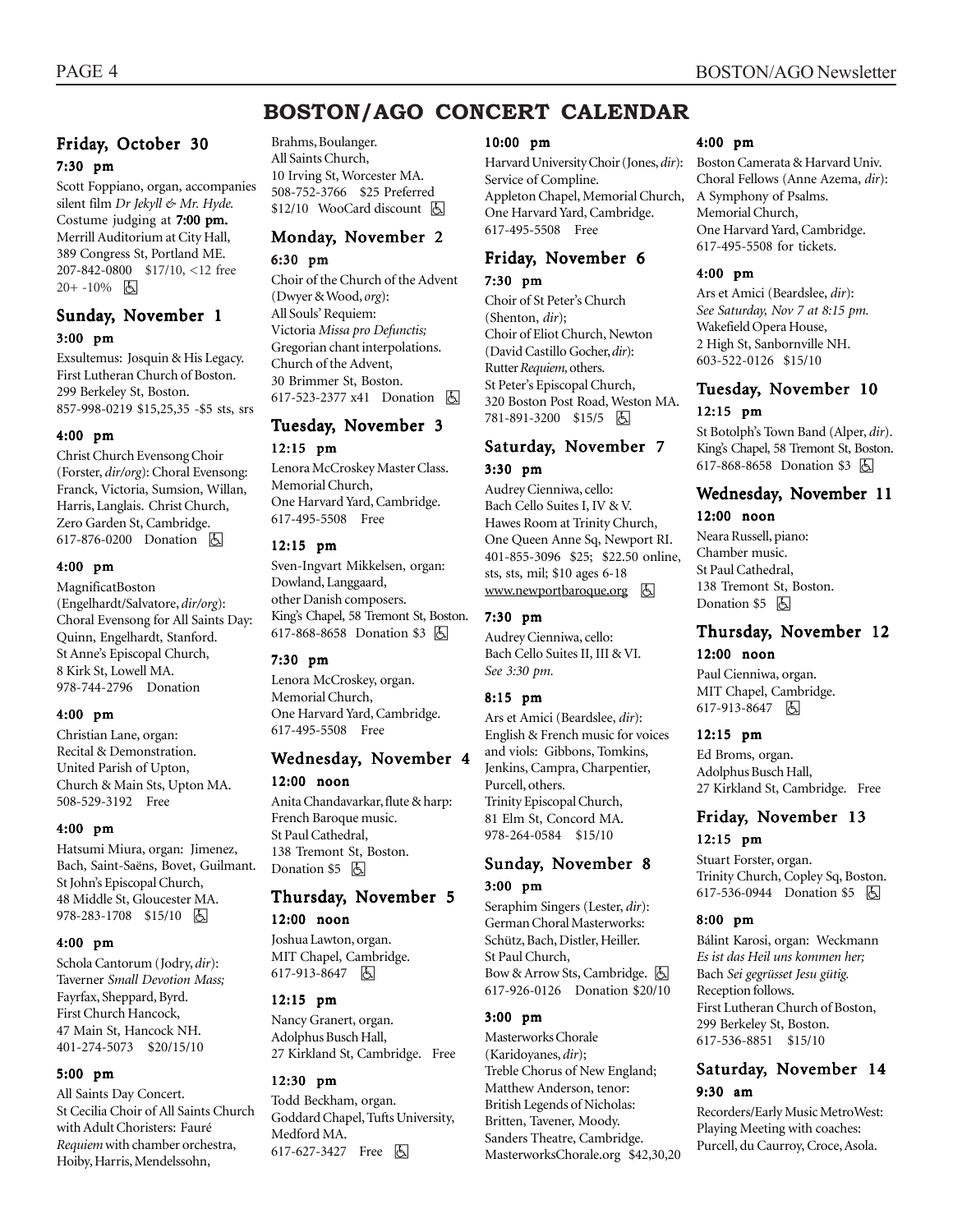Trinity Episcopal Church, 81 Elm St, Concord MA. 978-264-0584 \$12/REMM Free

#### 2:00 pm to 6:00 pm

Demonstration of CB Fisk, Inc. Opus 136, 3-manual, 39-stop organ. 21 Kondelin Rd, Gloucester MA. 978-283-1909

## Sunday, November 15 3:00 pm

Joseph Ripka, organ. St Joseph Memorial Chapel, College of the Holy Cross, Worcester MA. 508-792-2296 因

#### 3:00 pm

Peter Sykes, organ. St Thomas Aquinas Church, 97 South St, Jamaica Plain MA. 617-739-1340 Donation **b** 

#### 3:00 pm

Audrey Cienniwa, cello: Bach *Cello Suites.* First Church Boston, 66 Marlborough St, Boston. 617-267-6730 \$15/10  $\boxed{6}$ 

#### 3:00 pm

Handbell Choirs of Unity Church, North Easton & St Mark Congregational, Roxbury. St Mark Congregational Church, Townshend & Humboldt Ave, Roxbury MA. 508-238-6081 Free 因

# Tuesday, November 17 12:15 pm

Audrey Cienniwa, cello: Bach Suite no. VI. King's Chapel, 58 Tremont St, Boston. 617-868-8658 Donation \$3 因

### Wednesday, November 18 12:00 noon

Yael Bath-Shimon, violin: Improvisations on Eastern European, Asian & Semitic folk traditions. St Paul Cathedral, 138 Tremont St, Boston. Donation  $$5$   $\Box$ 

# Thursday, November 19 12:00 noon

Lee Ridgway, organ: Distler, Pachelbel, Bach, Craig Phillips. MIT Chapel, Cambridge. 617-913-8647 因

#### 12:15 pm

Members of the Harvard Organ Society. Adolphus Busch Hall, 27 Kirkland St, Cambridge. Free

#### 12:15 pm

Stuart Forster, organ. Trinity Church, Copley Sq, Boston. 617-536-0944 Donation \$5 因

### 12:30 pm

Travessada, Renaissance flute ensemble. Goddard Chapel, Tufts University, Medford MA. 617-627-3427 Free 因

## Friday, November 20 12:15 pm

Els Biesemans, organ. Trinity Church, Copley Sq, Boston. 617-536-0944 Donation \$5 **b** 

# Saturday, November 21

### 9:30 am to 4:00 pm

2009 Select Oratorio/ Opera Singers Auditions. TBA. \$40 audition fee \$35 BSR membership Pre-reg req: 978-352-5058 www.BostonSingersResource.org

#### 9:30 am

Chant camp with Susan Hellauer: Sarum chant & early English Polyphony (2-day workshop *see Sunday November 22 at 5 pm*). St Paul Church, 29 Mt Auburn St, Cambridge. 978-264-0584 \$100/75 REMM members & Choral Affiliates

#### 7:30 pm

Ken Double, organ, including vocals. Knight Auditorium, Babson College, Wellesley MA. www.EMCATOS.com \$16/15, adv \$14, 10+ \$12, <16 Free w/adult

# Sunday, November 22 2:00 pm

UMass Lowell University Choir & Chamber Singers (Kidd, *dir*; Bermani, *org*): Britten *Ceremony of Carols,* Demetrius Spaneas US premiere *Angels Praise Thee,* Handel choruses from *Messiah.* Cathedral of St Joseph, 145 Lowell St, Manchester NH. 603-622-6404 x31 Donation **b** 

#### 2:30 pm

Ken Double, organ, including vocals. Shanklin Music Hall, Groton MA. www.EMCATOS.com \$20, 10+ \$18 adv

#### 3:00 pm

Paul Kaatrud, organ: Sweelinck, Bach, Franck, Bingham, Vierne. First Congregational Church, 12 Elm St, Braintree MA. 781-843-3616 Donation h

#### 3:00 pm

Will Parks, organ: Bach, Bedard, Mendelssohn, Vierne, Wammes. All Saints Church, 209 Ashmont St, Dorchester MA. 857-233-8948 Free 囚

### 4:00 pm

MagnificatBoston (Engelhardt/Salvatore, *dir/org*): Choral Evensong for Thanksgiving: Quinn, Berger, Dyson. St Paul's Episcopal Church, 26 Washington St, Malden MA. 978-744-2796 Donation

#### 4:00 pm

The Harvard University Choir & Brattle Street Chamber Players (Jones, *dir*): Carson Cooman *The Acts of the Apostles.* Memorial Church, One Harvard Yard, Cambridge. 617-495-5508 Free

### 4:00 pm

Heinrich Christensen, organ; Eva Østergaard, flute: CPE Bach, Mozart, Alain, Fauré, Ramsay. St John's Episcopal Church, 48 Middle St, Gloucester MA. 978-283-1708 \$15/10 | 人

#### 4:00 pm

Irina Muresanu, violin; Michael Lewin, piano: Beethoven, Prokofiev. Harvard-Epworth Church, 1555 Mass Ave, Cambridge. 617-354-0837 Donation **b** 

#### 5:00 pm

Chant Camp Workshop Participants (Hellauer, *dir*): Sarum *Ladymass -* Sarum chant & early English Polyphony *(Second day of Chant Camp on Saturday, November 21 at 9:30 am.)* Church of Our Saviour, 25 Monmouth St, Brookline MA. 978-264-0584 Donation \$10

# Tuesday, November 24

12:15 pm

Voci Angelica Trio. King's Chapel, 58 Tremont St, Boston. 617-868-8658 Donation \$3 **b** 

### Wednesday, November 25 12:00 noon

Andrew McGovern, trumpet. St Paul Cathedral, 138 Tremont St, Boston. Donation  $$5$   $\Box$ 

#### 12:15 pm

Richard Hill, organ: Bach, Held, Chapman, Walter. Unity Church, 13 Main St, North Easton MA. 508-238-6081 Donation **A** 

# Friday, November 27 12:15 pm

# David Lamb, organ.

Trinity Church, Copley Sq, Boston. 617-536-0944 Donation \$5 | A

# Sunday, November 29 1:00 pm

David Lamb, organ: Mendelssohn, Stanley, Hollins, Saint-Saëns, Thalben-Ball, Bédard, Zabel, Guilmant, Bach, Holst, Vierne. Cathedral of St Joseph, 145 Lowell St, Manchester NH. 603-622-6404 x31 Donation **b** 

#### 3:00 pm

Hendrik Broekman, harpsichord; Olav Chris Henriksen, Baroque lute: Dufault, D Gaultier, Froberger, L Couperin. Somerville Museum, Central St at Westwood Rd, Somerville MA. 617-666-9810 \$17/12

#### 3:00 pm

St Paul Parish Adult Choir (Lester, *dir;* Swist, *org*): Service of Lessons & Carols for Advent: Bach, Distler, others; Seasonal hymns & readings. St Paul Church, Bow & Arrow Sts, Cambridge. 617-491-8400 Donation  $\boxed{6}$ 

#### 4:00 pm

Choir of St Peter's Church (Shenton, *dir*); Choir of St Peter's, Central Square (Budwey, *dir*): Advent Candlelight Carol Service.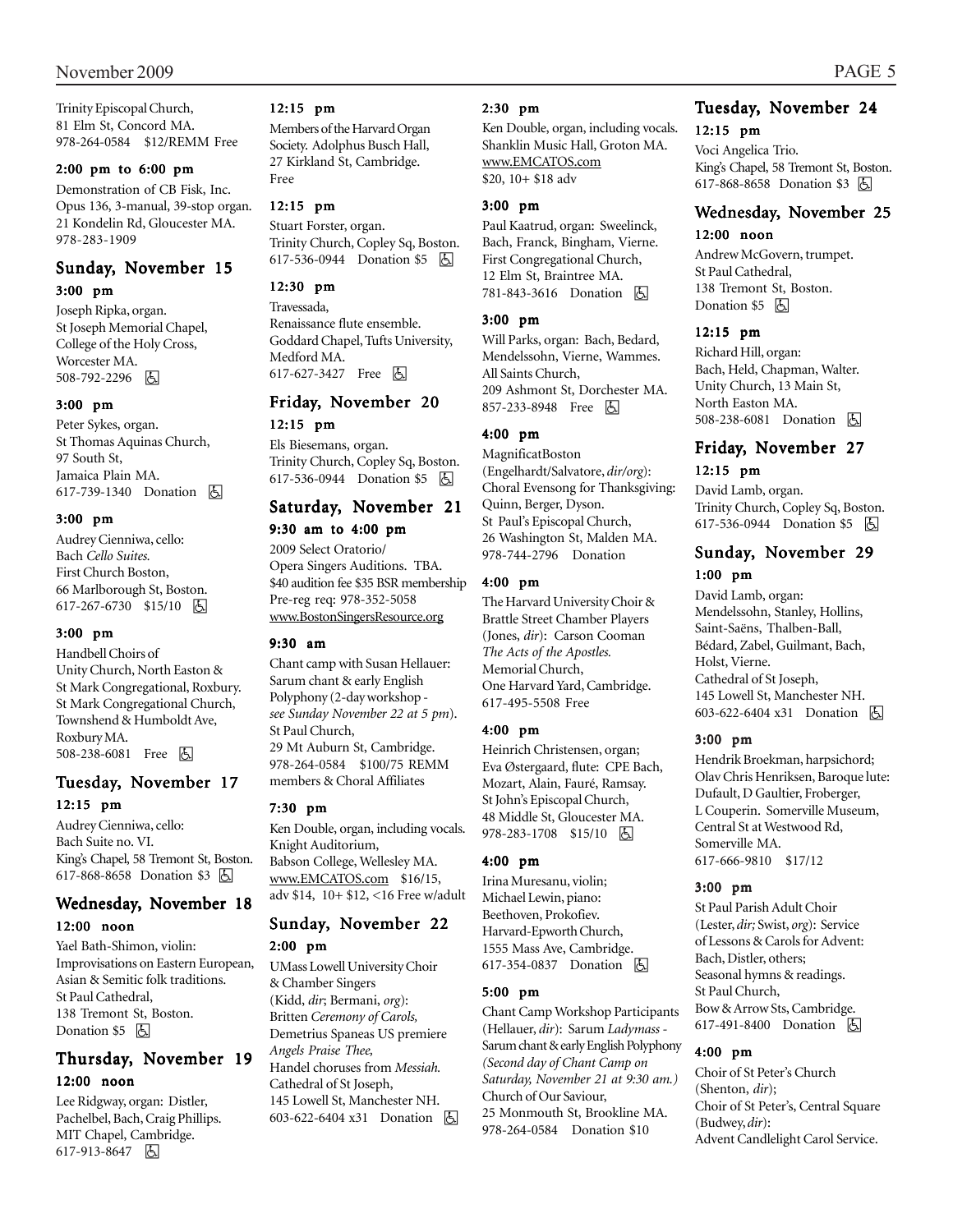St Peter's Episcopal Church, 320 Boston Post Road, Weston MA. 781-891-3200 Free 因

#### 4:30 pm

Harry Lyn Huff, organ: Prelude Recital.

5:00 pm Advent Lessons & Carols. Choir of the Church of the Advent (Dwyer, *dir;* Wood, *org*): Palestrina, Pizzetti, Mendelssohn, Handel, Byrd, Villette, Bullock, Maconchy, Wood. Church of the Advent, 30 Brimmer St, Boston. 617-523-2377 x41 Donation **b** 

#### 5:00 pm

Eva Østergaard, flute; Heinrich Christensen, organ: Bach, Ramsay, Dahlgren, Pinkham. King's Chapel, 58 Tremont St, Boston. 617-227-2155 Don. \$15/10 | A

## Thursday, December 3 10:00 pm

Harvard University Choir (Jones, *dir*): Service of Compline. Appleton Chapel, Memorial Church, One Harvard Yard, Cambridge. 617-495-5508 Free

# Friday, December 4

#### 12:15 pm

Fred Teardo, organ. Trinity Church, Copley Sq, Boston. 617-536-0944 Donation \$5  $\boxed{6}$ 

### Saturday, December 5 7:00 pm

Richard Hill, organ; Choirs & Instrumentalists of Unity Church: Annual Holiday Concert. Unity Church, 13 Main St, North Easton MA. 508-238-6081 Free 因

### Sunday, December 6 2:00 pm

Handbell Choir of Unity Church: Borderland State Park Handbell Concert Benefit. Unity Church, 13 Main St, North Easton MA. 508-238-6081 Donation \$6 | +

#### 3:00 pm

Lessons & Carols. St John's Seminary, Brighton. 617-254-2610 Free 因

#### 3:30 pm

D'Anna Fortunato, mezzo-soprano; David Owens, piano; Peter H Bloom, flute. Owens *Raking the Snow*, others. Meetinghouse of the First Universalist Society of Franklin, 262 Chestnut St, Franklin MA. 508-520-9238 \$15/10 srs, youth (13-19)/\$5 music sts, <12 Free Subscription -25%

#### 4:00 pm

Christ Church Evensong Choir (Forster, *dir/org*): Choral Evensong: Statham, Weelkes, Webster, Blair, Byrd, Buxtehude. Christ Church, Zero Garden St, Cambridge. 617-876-0200 Donation **A** 

#### 5:00 pm

Procession of Advent Lessons & Carols. Preceded by Tea at 4:00 pm, \$5. All Saints Church, 10 Irving St, Worcester MA. 508-752-3766

#### 5:30 pm

Exsultemus: DARMSTADT: Briegel, Graupner. First Luthern Church of Boston. 299 Berkeley St, Boston. 857-998-0219 \$15,25,35 -\$5 sts, srs

#### 7:00 pm

Boston Jazz Voices in Concert. Unity Church, 13 Main St, North Easton MA. 508-238-6081 Free **b** 

# Friday, December 11 12:15 pm

Richard Webster, organ. Trinity Church, Copley Sq, Boston. 617-536-0944 Donation \$5 | A

### Saturday, December 12 9:30 am

Recorders/Early Music MetroWest: Playing Meeting with coaches: Winter Holiday Festival. Trinity Episcopal Church, 81 Elm St, Concord MA. 978-264-0584 \$10/REMM Free

### Sunday, December 13 4:00 pm

Choir of St Peter's Church (Shenton, *dir*); Period orchestra: Handel *Messiah.* St Peter's Episcopal Church, 320 Boston Post Road, Weston MA. 781-891-3200 Free 因

#### 5:00 pm

Christ Church combined choirs (Forster, *dir/org*): Festival of Nine Lessons & Carols: Balbastre, Daquin, Rutter, Fear, Poston, Handel, Andrew Carter, Roland Carter, Mendelssohn, Jackson, Daley, Vierne. Christ Church, Zero Garden St, Cambridge. 617-876-0200 Donation **b** 

#### 5:00 pm

Harvard University Choir (Jones, *dir*): 100th Annual Christmas Carol Service. Appleton Chapel, Memorial Church, One Harvard Yard, Cambridge. 617-495-5508 Free

### Monday, December 14 8:00 pm

Harvard University Choir (Jones, *dir*): 100th Annual Christmas Carol Service. *See Sunday, December 13 at 5:00 pm.*

# Wednesday, December 16

### 12:00 noon

Peter Stoltzfus Berton, organ; Choirs of All Saints, Worcester: Mechanics Hall, 321 Main St, Worcester. 508-752-5608 Free **b** 

### Friday, December 18 12:15 pm

Clarence Chaisson, organ. Trinity Church, Copley Sq, Boston. 617-536-0944 Donation \$5 | A

#### 7:30 pm

Community *Messiah* Sing with orchestra: Part I & Hallelujah Chorus. Scores available. First Parish Congregational, 1 Church St, Wakefield MA. 781-245-1539 Donation **囚** 

#### 8:00 pm

Masterworks Chorale *Messiah* Sing. Cary Hall, 1605 Mass Ave, Lexington MA. 781-235-6210 Donation \$10

# Saturday, December 19 3:00 pm

Musicians of the Old Post Road; Soloists: Mediterranean Christmas: Corrette French Noël settings, Valentini Christmas concerto, Antonia Bembo cantata,

Francesco Mancini regional premiere of *Con pace si bella.* Old South Church, Boston. (人 781-466-6694 \$25/20, Kids Free

#### 7:00 pm

Choir of Men & Boys of All Saints, Dorchester (Backhaus, *dir/org)*: Lessons & Carols for Christmas. Reception follows. St John the Evangelist, 320 Winthrop St, Winthrop MA. 617-436-3520 Donation **b** 

#### 8:00 pm

Masterworks Chorale *Messiah* Sing. *See Friday, Dec 18 at 8:00 pm.*

## Sunday, December 20

#### 3:30 pm

Assabet Valley Mastersingers (Eaton, *dir;* Halliday, *org*); Guest Soloists. "*Messiah* Sing" Christmas portion. Scores available to share. First Congregational Church, 91 Church Rd, at Main St, Shrewsbury MA. 978-562-9838 Donation \$5 | 4

#### 4:00 pm

Choir of Men & Boys (Backhaus, *dir/org)*: Lessons & Carols for Christmas. Parish of All Saints, 209 Ashmont St, Dorchester MA. 617-436-3520 Free 因

#### 4:00 pm

Musicians of the Old Post Road: Mediterranean Christmas. *See Saturday, Dec 10 at 3:00 pm.* First Unitarian Church, 90 Main St, Worcester.

## Sunday, December 22 7:30 pm

Ray Cornils, organ; Parish Ringers handbell choir; Portland's Choral Arts Society Camerata (Russell, *dir*); Kotzschmar Festival Brass: A Kotzschmar Christmas. Merrill Auditorium at City Hall, 389 Congress St, Portland ME. 207-842-0800 \$14,18,26,28 因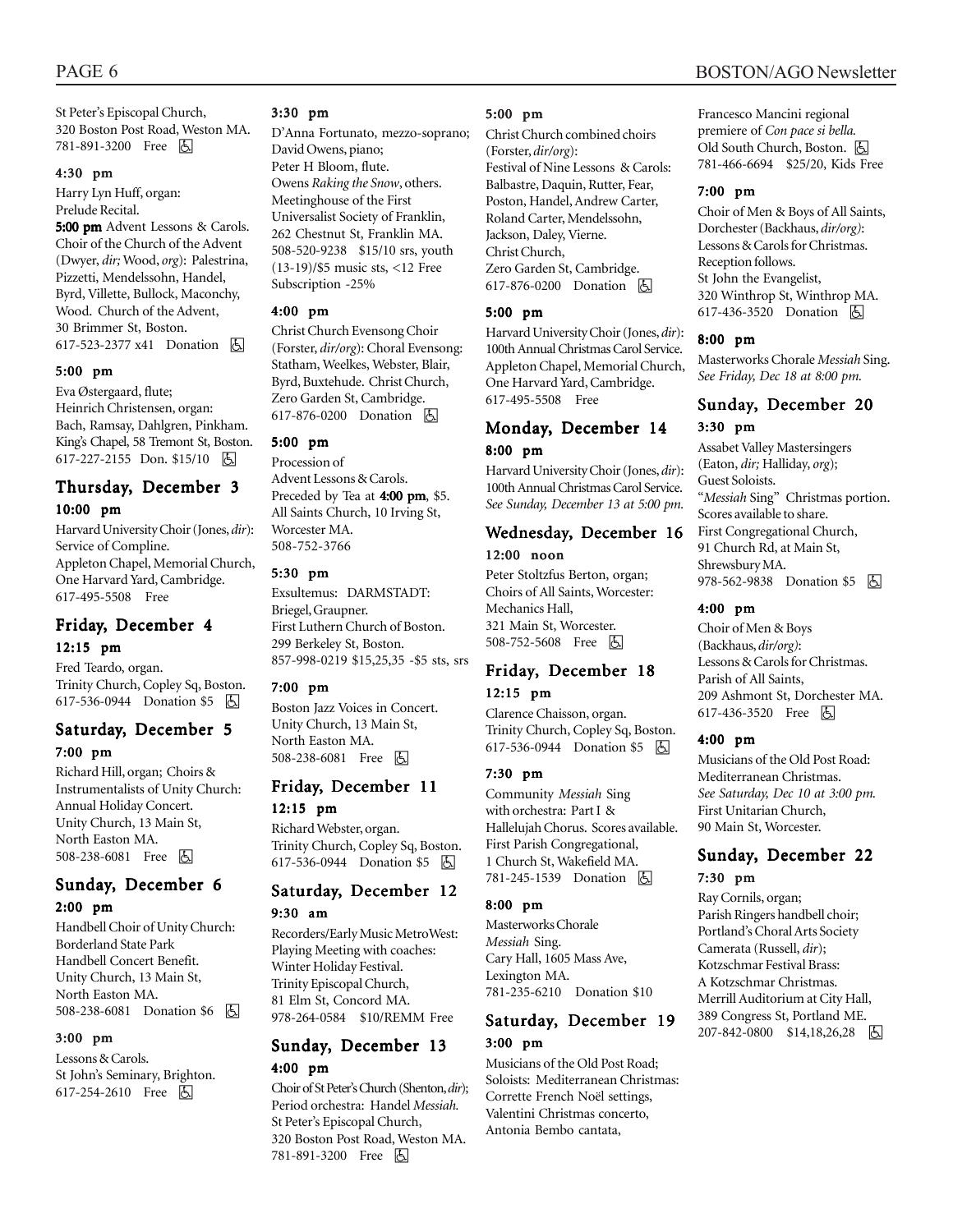# **PLACEMENT NOVEMBER, 2009**

The date in brackets following a church's name shows when the church first requested a listing. Salary is income paid by the church. Services such as funerals (fn) and weddings (wd) with additional fees are estimated as shown.

#### **ORGANIST/CHOIR DIRECTOR**

| Denomination Hours |    | Location      | Name of Church                                         | Organ       | Salary               | Est. Add'l Comp      |
|--------------------|----|---------------|--------------------------------------------------------|-------------|----------------------|----------------------|
| Lutheran           | 15 | Holden. MA    | Immanuel Lutheran Church [09/09]                       | Gress-Miles | \$19,000             | $6 \text{ ft}$ /2 wd |
| Methodist          |    | Wakefield, MA | Wakefield/Lynnfield United Methodist<br>Church [06/09] | Allen       | \$10,000             | $3$ fn/2 wd          |
| Episcopal          | 14 | Medfield, MA  | Church of the Advent [10/09]                           | Dyer        | $$15,000-$<br>18.000 | $4-6$ fn/1 wd        |

Please also see postings at www.bostonago.com for contact information regarding these openings. Some churches here may no longer be receiving names but have not notified placement.

The following positions have been filled: First Baptist, Boston; Trinity Episcopal Church, Haverhill; St John's, Cambridge;

**LISTING YOUR CHURCH ON THIS PAGE** Contact Janet Hunt, Placement Coordinator, at janet.hunt@sjs.edu.

# Substitute List Update

Please add the following three entries to the October Sub List. The full list will reappear in December.

CHADWICK, Judith 617.713.0193 Brookline Denom: P E, Avail Sun: Yes, Interim: Yes (org. only)

HUENNEKE, Eric 617.576.1331 organ777@juno.com Cambridge Denom: ALL, Avail Sun: No

PARKS, Will 857.233.8948 will@kastenbalg.org Greater Boston Denom: ALL, Avail Sunday: Yes, Interim: Yes

# Next Deadline: November 6 for December 2009 Issue

Please send all notices, news, and articles to:

Jim Swist, 34 Jason Street #2, Arlington MA 02476 Or e-mail to swist@comcast.net (please no phone calls) (inline mail text or .doc/.pdf file attachment)

Include: day, date, time, brief description of program, location, address, phone number, price (or donation/free), and whether handicap-accessible.

# **Broadcast Schedule, November 2009 WCRB (99.5 fm)** CELEBRATING 50 YEARS OF BROADCASTING ON WCRB

| <b>Broadcast Date</b> | Performer               | Location                | <b>Music</b>                                 |
|-----------------------|-------------------------|-------------------------|----------------------------------------------|
| November 1            | <b>Stuart Forster</b>   | Christ Church,          | Finale Symph. No. 6, Vierne; 5 Variants of   |
|                       |                         | Cambridge               | "Dives & Lazarus", Vaughan-Williams          |
| November 8            | Ezeqiel Menendez        | Busch Hall, Cambridge   | Mendelssohn Sonatas 2 and 3                  |
| November 16           | <b>Stuart Forster</b>   | Christ Church,          | Fantasia, Krebs; "Master Tallis's Testament" |
|                       |                         | Cambridge               | Howells, "Allegro" Symph. #9, Dvorak         |
| November 22           | Peter Sykes             | Church of the Covenant, | "Girl with Flaxen Hair", Debussy; Suite      |
|                       |                         | <b>Boston</b>           | Breve, Phillips; Fantasy, Karg-Elert         |
| November 29           | <b>Ezeqiel Menendez</b> | Busch Hall, Cambridge   | Mendelssohn Sonatas 1 and 4                  |

Martin Steinmetz, Executive Producer and Technical Director Rob Stuart-Vail Announcer